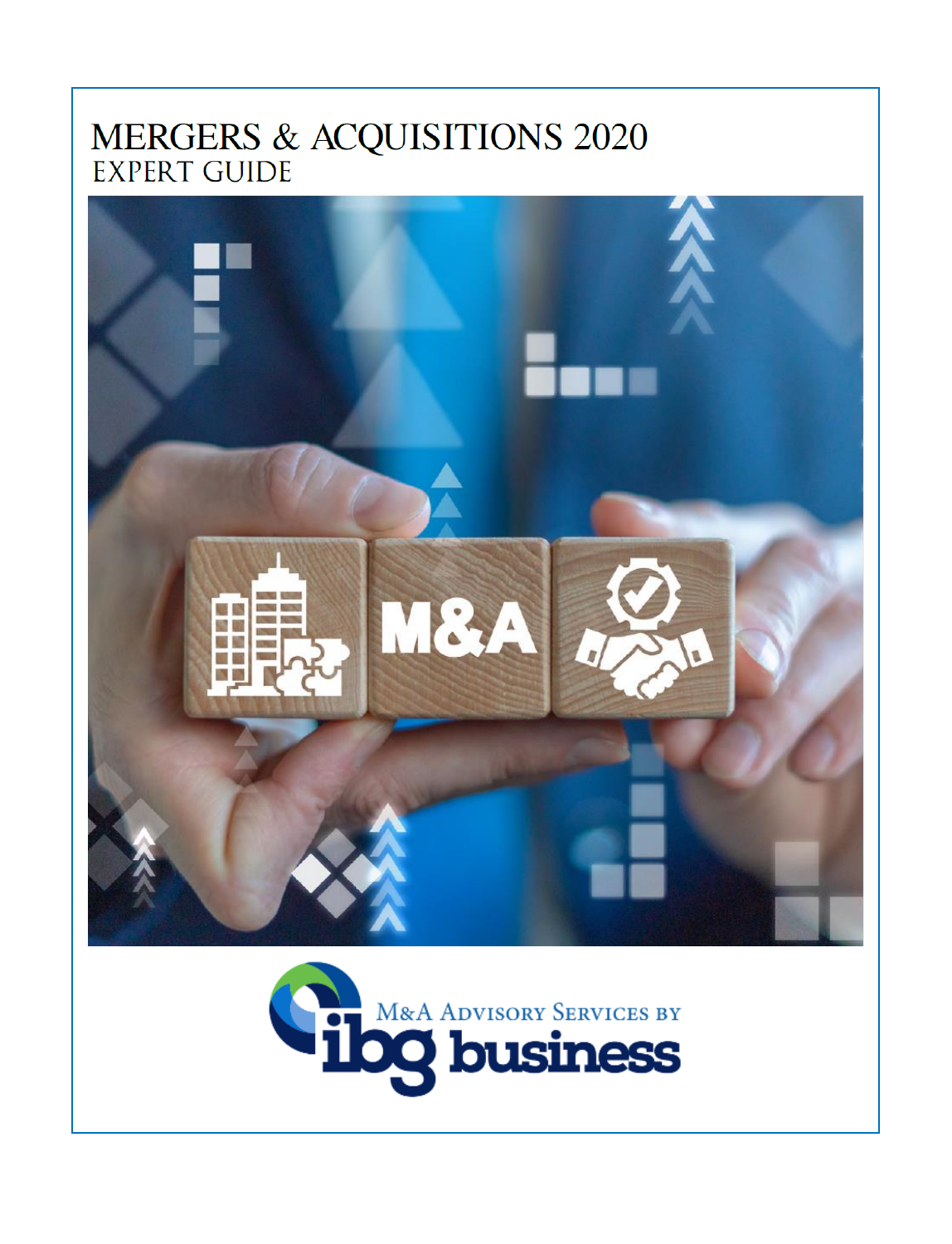

John C. Johnson **USA** 

jjohnson@IBGBusiness.com +1 (918) 749-6016 www.IBGBusiness.com



## **Selling a Business? How M&A Advisors Add Value**

By John C. Johnson, M&AMI

*"There were several times when I wanted to do things that would have detracted from the value of the sale. The advice I got [from my M&A broker] was very, very helpful in putting a stop to that, to ensure that we were continuing to proceed with a very professional negotiation to make the most of the value of the acquisition."*

- Scott Hastings

For many business owners, their company is a personal vault of bounties earned from years of sharp focus, wise choices, maximum effort, and often painful sacrifices.

It is little wonder, then, that selling their business is often the single largest and most important decision of an owner's life.

Once an owner works through the emotional and identity issues of business ownership, they begin to recognize that selling is their key to seizing new control over time, attention and energy, perhaps *en route* to new opportunities and a life of fulfillment that is free of the consuming constraints of ownership.

Motivated by that shift in focus, wise business owners invest carefully in producing a sale that maximizes the value of both the company they built and the next chapter in their life.

For most successful sellers, that investment includes the wise use of a merger and acquisition (M&A) broker or advisor.

M&A advisors are business experts who focus on selling middle-market companies in private transactions. They bring the key essentials for

driving the best outcomes and values for clients in business sales transactions. Following are descriptions of how.

## **Why Use an M&A Broker?**

An experienced M&A advisor is the owner's most valuable ally in managing a purchase or sale. They are consistently found to be important to buyers and sellers, whose experiences were chronicled through a research study by SmithBucklin Association Management.

From the sellers of middle market businesses:

3 in 4 found their M&A guide to be *very* helpful.

9 of 10 said using an M&A advisor better protected their confidentiality.

The vast majority believed that the M&A advisor's confidential information memorandum effectively portrayed the maximum value of their company.

Stress was much lower with a professional intermediary at the helm.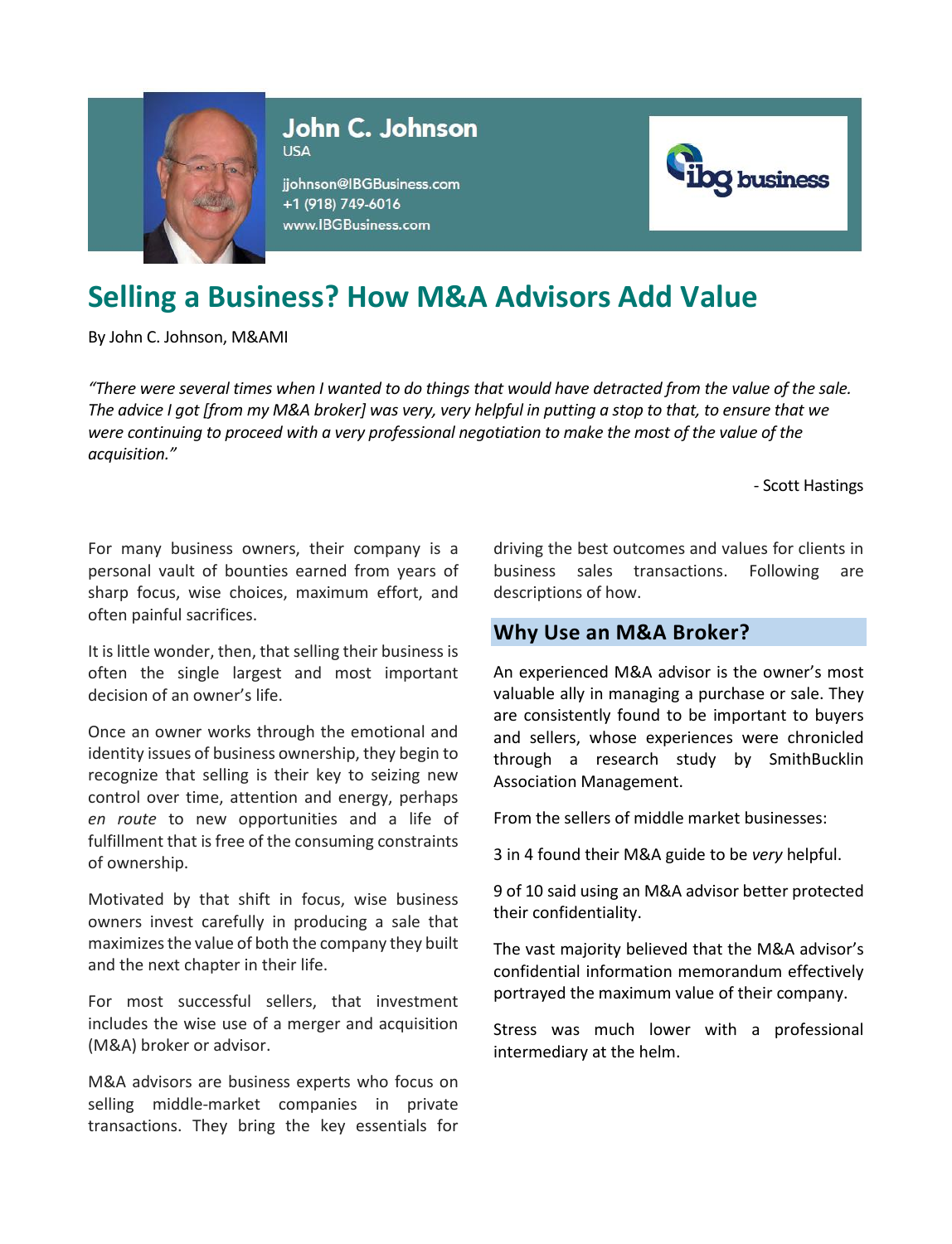

Value received was enhanced. Nearly all respondents reported that their M&A professional added to the business sale price they received:

- o 33% noted a 10% increase;
- o 40% enjoyed 30-40% price improvements;
- o 15% reported 40-100% higher sale values.

Buyers' feedback was also instructive. A vast majority expressed a preference for a professional M&A advisor running their deal, even knowing that they may have to pay a higher price for the company. They know that represented sellers are:

- well educated on the sale process;
- better prepared to conclude a sale;
- less likely to be a source of stress; and
- more likely to be sincerely motivated.

In addition, buyers reported that:

- information is well prepared and more easily analyzed;
- there is less waste of time;
- negotiations are smoother; and
- acquisitions close more quickly.

Succinctly, there is a higher probability of a successful closing.

From the input of sellers and buyers, it is clear that process matters – *a lot.* The biggest distinction among top M&A advisors in adding value often comes from their ingrained personal abilities and attributes.

At the same time, M&A advisors mix scores of ingredients into their "secret sauce" to bring value for their clients. Some of the makings are drawn from know-how, while others are plucked from their "tool kit."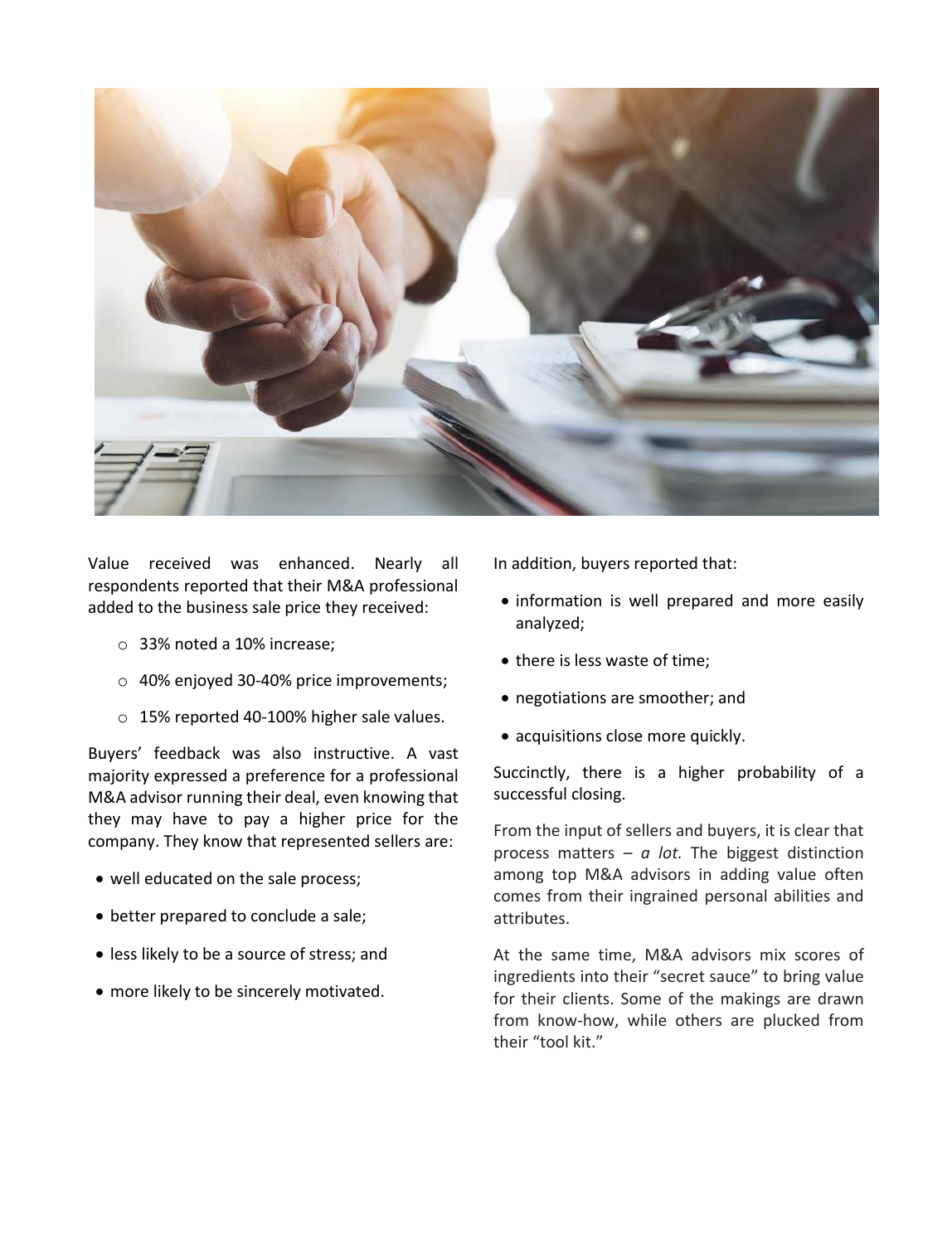#### **What Is in the M&A Broker's Tool Kit?**

An M&A advisor's tool kit is filled with specialized resources to make possible the research and analysis needed to achieve two critical steps:



Your best sale outcome is built by creating, recognising, and seizing the right pieces out of many moving parts and possibilities

• knowing when – and when not – to push forward.

It is remarkable that we have progressed this far in our discussion without acknowledging the undeniable importance of *negotiation skill*.

Negotiating effectively arises in part from in-depth understanding of the business, legal, and tax opportunities, and constraints, for a business sale. Those issues generate many moving parts to be skillfully managed to produce the best sale at the highest net value and lowest risk.

## **How Does the Process Work?**

Basic steps in [a successful business sale process](https://ibgbusiness.com/services/selling-a-business/the-process/) are well documented:

- 1. Identify sale objectives
- 2. Value the business
- 3. Assess the market
- 4. Go forward or hold back
- 5. Draft the Confidential Information Memorandum
- 6. Develop a winning marketing strategy
- 7. Manage and nurture interest
- 8. Negotiate and maximize value
- 9. Facilitate the process of due diligence
- 10. Close the deal
- 11. Manage the transition

This list is deceptively simple. It is built on many sub-steps with complex interactions and simultaneously moving and evolving parts. An M&A "quarterback's" expertise produces added value and mitigates risks at every step when planning, preparing, and implementing a sale process. This is key for a successful transaction.

• present the business in its best light, and

• identify the best prospective buyers.

These resources might include databases of buyer information, industry contacts and their characteristics, prospects' investment parameters, and knowledge of who owns what, with which partners. They can include in-depth industry reports, and data on price and terms on comparable sales.

Analysis tools and techniques are essential for best preparing a firm to present to suitors. Appropriate confidentiality, marketing, and sale documents have been refined and tested by fire through scores of deals. Secure data rooms are in place and have been confirmed for effective and efficient data presentation.

## **What Are an M&A Broker's Essential Skills?**

As with any profession, having the right know-how is central to producing the best outcomes.

An M&A advisor's ability to maximize business value comes in part from the expert use of their skill set, including their:

- effort and insight;
- knowledge and discipline in planning and implementing a refined M&A process that yields top value;
- expertise and "people smarts" to effectively communicate among disparate parties to bring forth results that best serve the client;
- developing and executing a marketing strategy to find the best buyer prospects, confidentially generate interest and make presentations; and